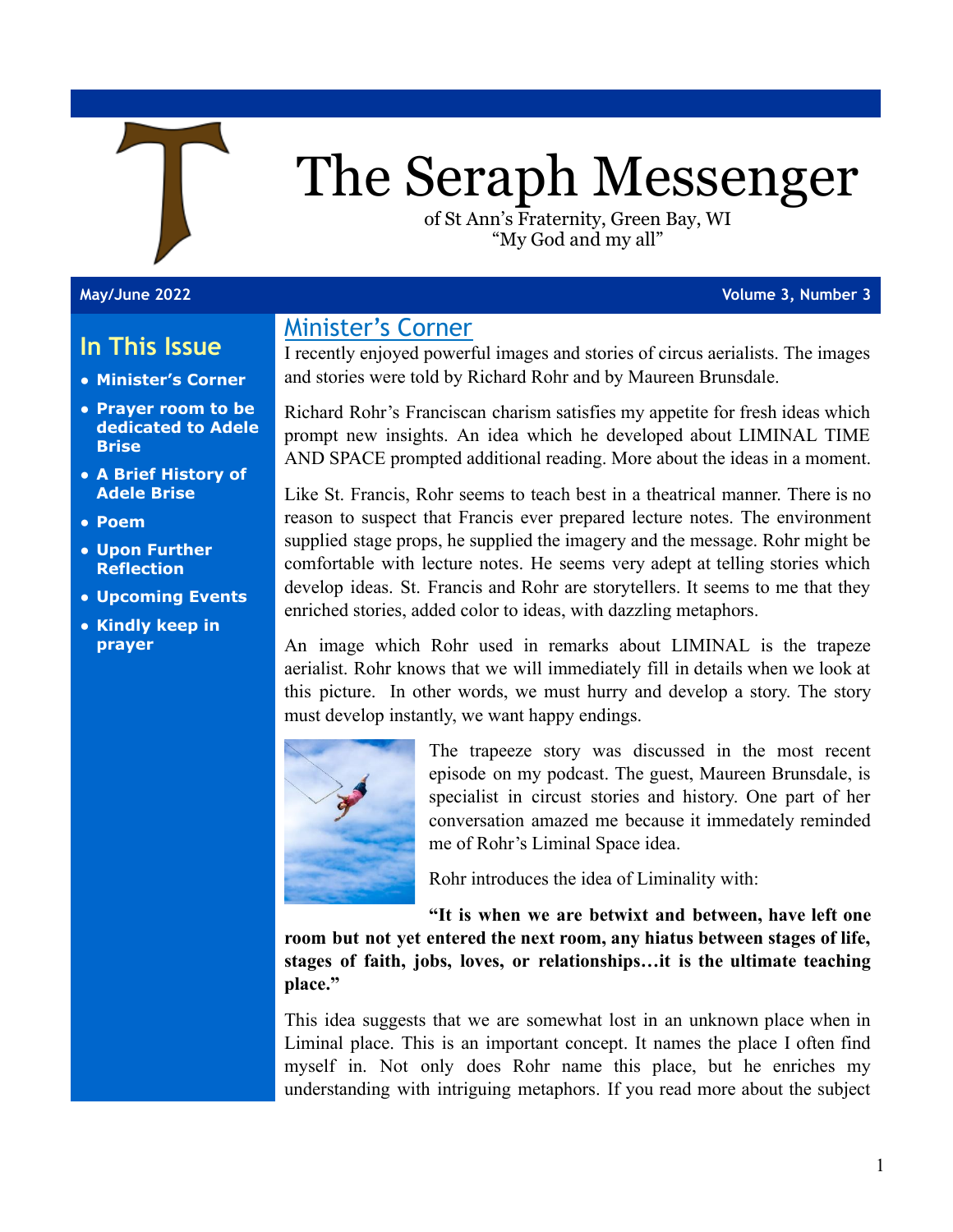you will find many metaphors which enrich the concept even more so. One metaphor describes the elevator as Liminal Space.

Maureen begins with several short stories of boys, that entertained themselves in ways that developed trapeze acts. Two of the kids later become world renowned trapeze artists. Guess what? They were truants from the neighborhood school. Maureen makes a remark about the Green brothers "finding themselves" flying through space with outstretched arms, hoping to find the next fly bar.

Can we begin exploring the ideas of Limina Space and Time as they relate to our Fraternal life? I plan to add more soon.

Your Minister, at your service.

Pax et Bonum,

*Patrick Miner*

May 2022

## Prayer Room to be Dedicated to Adele Brise

We will dedicate and rename our prayer room/library in honor of Adele Brise during our monthly gathering on Monday, May 16, at 6 PM. Following the dedication there will be a potluck and social. The dedication prayer will be led by Fr. Pons Macabalo, the fraternity's spiritual assistant.

According to Tom Koene, fraternity secretary, Adele Brise, to whom the Blessed Mother appeared in 1859 in Champion, WI, was not a Third Order Franciscan but she lived her life in accordance with the Secular Franciscan rule. "The message our beloved Mother gave Adele, 'to gather the children in this wild country and teach them what they should know for salvation," was not much different from St. Francis' call to 'rebuild my church," said Tom. "Thus, Adele Brise was selected for the room dedication."

St. Ann's Fraternity has been in existence since the founding of St. Mary of the Angels Parish in 1898. Please join us for this important prayer room/library dedication to Adele Brise.

# A Brief History of Adele Brise

Adele Joseph Brise's story began when she arrived from Belgium with her parents, Lambert and Marie Catherine Brise, two sisters and a brother in 1855. They bought a farm at Red River, near the border of Brown and Kewaunee counties.



Adele had her first of three apparitions while carrying grain to a mill near Dyckesville on Oct. 9, 1859. On the following Sunday,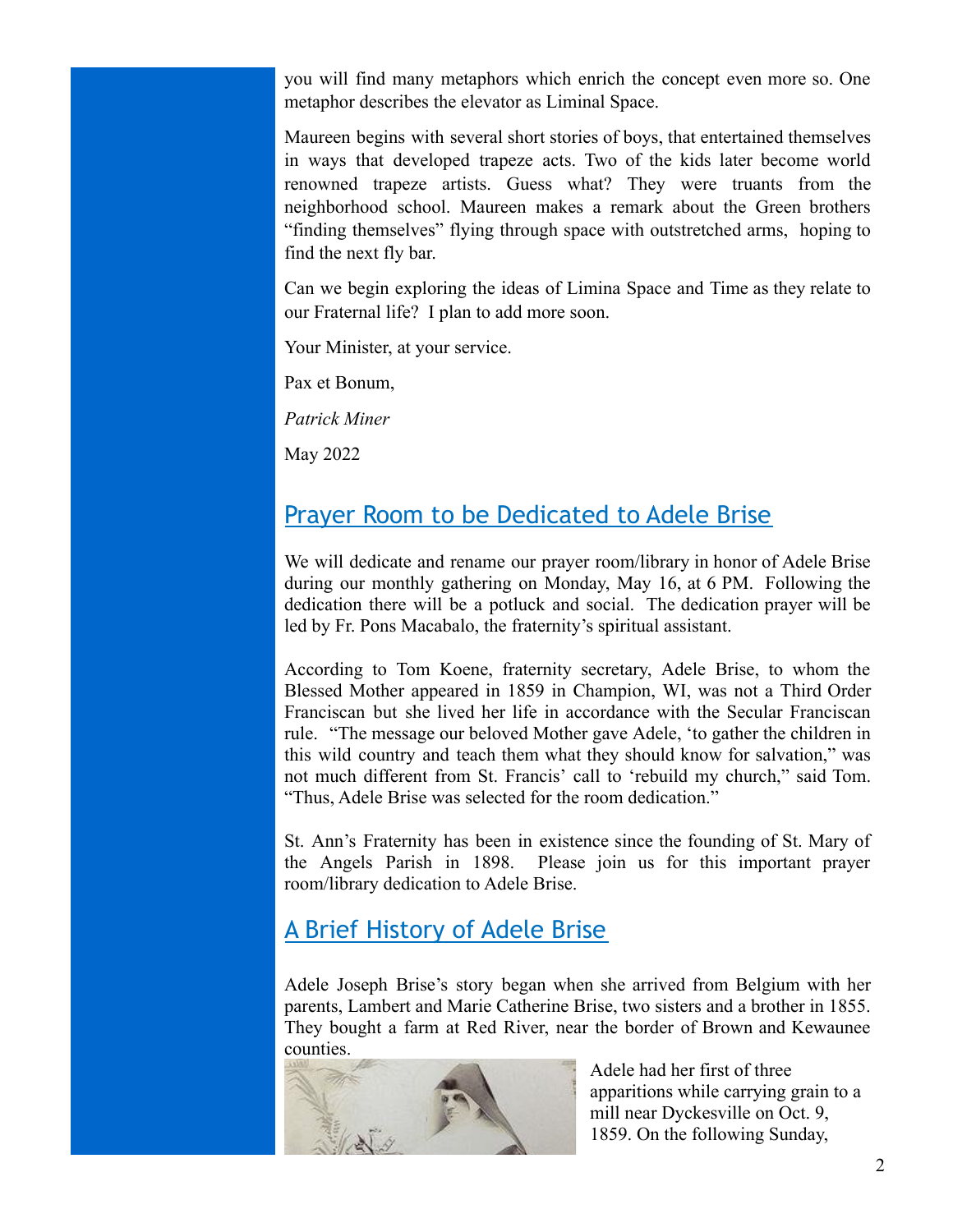while walking to Mass in Bay Settlement, the Blessed Mother appeared again. During the third vision, while returning home from church, Adele said Mary identified herself as "the Queen of Heaven" and told her, "Gather the children in this wild country and teach them what they should know for salvation. Teach them their catechism, how to sign themselves with the sign of the cross and how to approach the sacraments. That is what I wish you to do. Go and I will help you."

So, the 28-year-old gathered the children and taught them about the faith. She would travel to farms, sometimes 50 miles away, to teach them. While Adele was never a vowed religious, she gathered a lay community around her, known as the Sisters of Good Help. Adele, called Sr. Adele, became their leader.

It wasn't until 1867 or 1868 that the first school was built on the chapel site. St. Mary's Academy, a boarding school, had 95 students enrolled by the 1871-72 school year. Sr. Adele supported the school by relying on God and the generosity of those she met. She sometimes went begging for what she needed.

One of Sr. Adele's students was 6-year-old Odile Allard, who arrived at St. Mary's Academy with her baby sister after their mother died. Odile, (later Sr. Marie du Sacré Coeur) stayed until she was 15. "I don't remember that there were less than a hundred children, the year round at the Chapel, mostly orphans," she wrote in a letter to the sisters at Bay Settlement.

The first shrine chapel was built by Adele's father. It measured 10 feet by 12 feet and was located near the spot where Mary appeared to Adele. A larger chapel was built in 1865. The present chapel was completed in 1942. The altar in its crypt stands over the site of the reported visions.

Bishop John Doerfler, who was once a rector at the shrine shared,

"What is really remarkable about Adele," he said, "is that her life had a real focus to pass on the faith to the children. She gave her whole life to this. And she was a simple, yet strong and dedicated, woman of faith. It was not an easy life. Yet she lived this life with joy, with humility, with abandonment to God's providence and reliance on the intercession of the Blessed Mother."

Sr. Adele was well known for her faith. When the Peshtigo fire of Oct. 8, 1871, threatened the area, people brought their families and farm animals to the grounds of the chapel. During the night, the faithful, led by Sr. Adele, carried a statue of Mary around the perimeter of the grounds in prayer. By the morning, a downpour doused the flames. Outside the perimeter of the chapel grounds, everything was burned; yet the inside of the five-acre perimeter remained unscathed. To this day, many consider the event a miracle and the procession around the grounds has been repeated every year on Oct. 8.

(Compass Article: 12/9/2010)

Poem for the Month

Lead, Kindly Light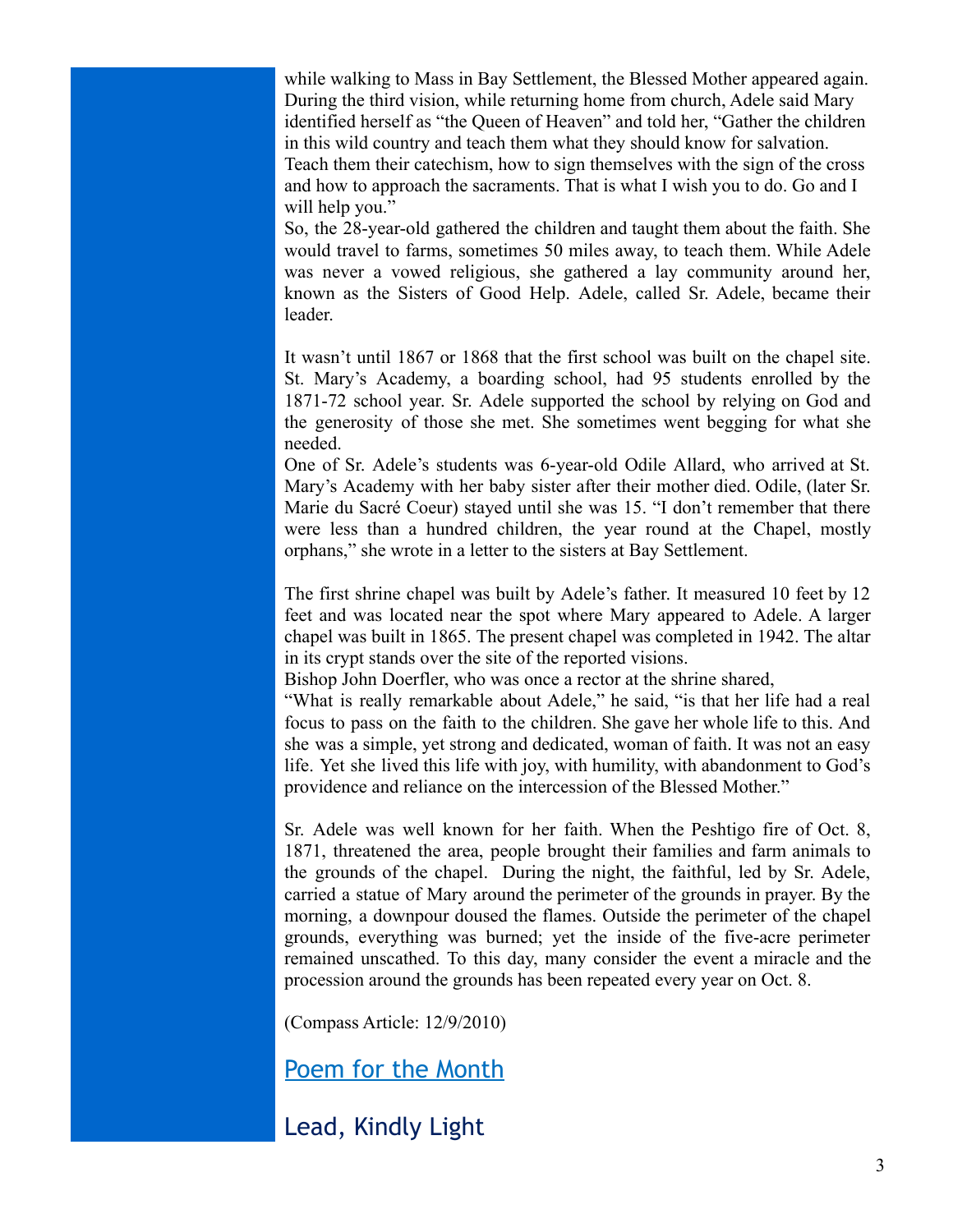#### Lead, kindly Light, amid the encircling gloom, Lead thou me on! The night is dark, and I am far from home,-- Lead thou me on! Keep thou my feet; I do not ask to see

The distant scene,--one step enough for me.

- I was not ever thus, nor prayed that thou Shouldst lead me on:
- I loved to choose and see my path, but now Lead thou me on!
- I loved the garish days, and, spite of fears, Pride ruled my will: remember not past years.
- So long thy power hath blessed me, sure it still Will lead me on; O'er moor and fen, o'er crag and torrent, till The night is gone; And with the morn those angel faces smile Which I have loved long since, and lost awhile.

#### (St. Cardinal John Henry Newman)

"This poem, formally titled "the Pillar of the Cloud," constitutes a heartfelt prayer to the Holy Spirit imploring light at his (Newman's) time of sadness, while pointing to a coming struggle.

It has been set to several tunes and is found in many hymnals; as a hymn, it has been sung around the world and in many notable occasions, including aboard the Titanic. The regular meter, or beat of this poem, which makes it well suited to hymnody, also gives the poem a reassuring rhythm. This reassurance is a good example of "sound echoing sense," which means not only do the words themselves give reassurance, but the very sound of the words in their verses, the cadence, add to the soothing nature of the poem.

This poem's success and popularity as a hymn also results from the meaning of the poem. It can be understood on a literal level, the longing for one's earthly home, and as an allegory of a soul yearning for heaven — the archetypical longing for "a homecoming." Lastly, it can be read as expressing Newman's doubt in his secular age, and his seeking for firm direction in his faith."

Prof. Barb H. Wyman (from [www.cardinaljohnhenrynewman.com/lead-kindly-light](http://www.cardinaljohnhenrynewman.com/lead-kindly-light))

# Walk to Mary 2022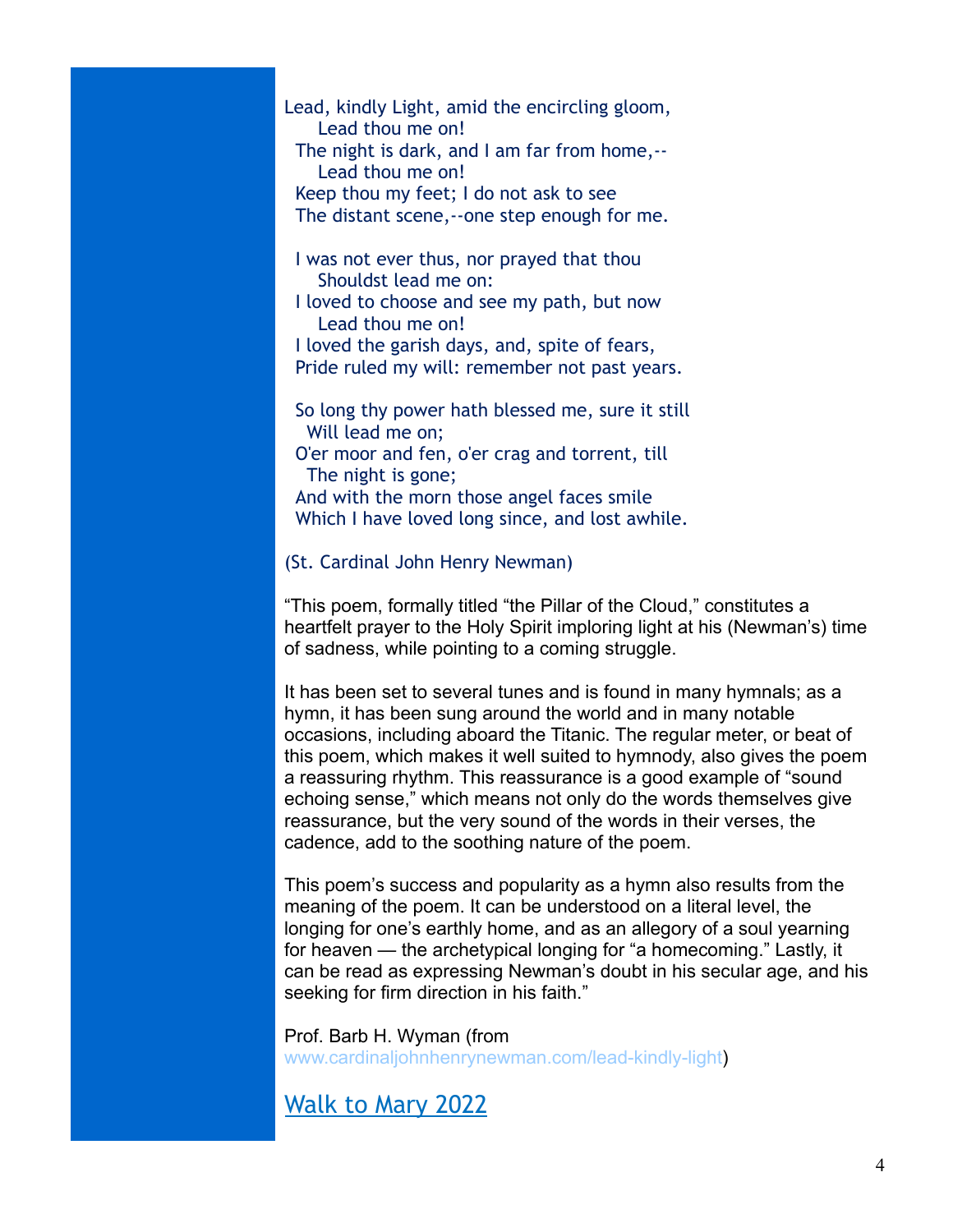I was happy again to participate in this year's "Walk to Mary", a pilgrim marathon from the Shrine of St. Joseph's at St. Norbert's College to the Shrine of Our Lady of Good Help in Champion, WI, a distance of 21 miles or so. The first 7 miles run along the beautiful Fox River and seem to go by without much effort. The next 7 miles travels by Bay Beach, through the UWGB Arboretum, and then along Bay Settlement Rd, offering beautiful views of the Bay. However, the last 7 miles seems the most difficult. One is tired and the empty and dry farm field reminds me of a desert. It is open land and the wind hits you hard and it is the hottest part of the day. It is s time for perseverance and prayer. With hills to climb and everyone walking the same road, one is inspired to see one vast group of pilgrims walking for miles. It is also a time for much encouragement, asking a fellow foot- dragging pilgrim how they are doing and then telling them they can make it. I was also very glad to meet fellow fraternity member, Mike Bors, the last few miles from the Shrine finish. His cheerfulness and prayer warmed my tired heart. This pilgrimage is very unique, with so many different people and cultures participating but each here with much prayer and petition in their hearts. Please consider joining us next year!

(Deacon Mark)

# Upon Further Reflection

A bishop, priest and a deacon were about to be executed for preaching the Gospel in a foreign land.

They bring out the bishop first and the guard shouts, Ready…Aim…" and suddenly the bishop yells, "EARTHQUAKE." When everyone looks around, the bishop runs off.

Next, they bring out the priest. The guard shouts, "Ready…Aim…" and suddenly the priest yells, "TORNADO." When everyone ducks, the priest runs off.

By then, of course, the deacon has it figured out. They bring him out, and when the guard shouts, "Ready…Aim…" Suddenly the deacon yells, "FIRE."

# Upcoming Events

-**Fraternity Meeting: Monday, May 16 at 6:00 PM,** St. Clare Hall. Dedication of prayer room/library to Adele Brise. Please feel free to bring a something for a shared pot luck.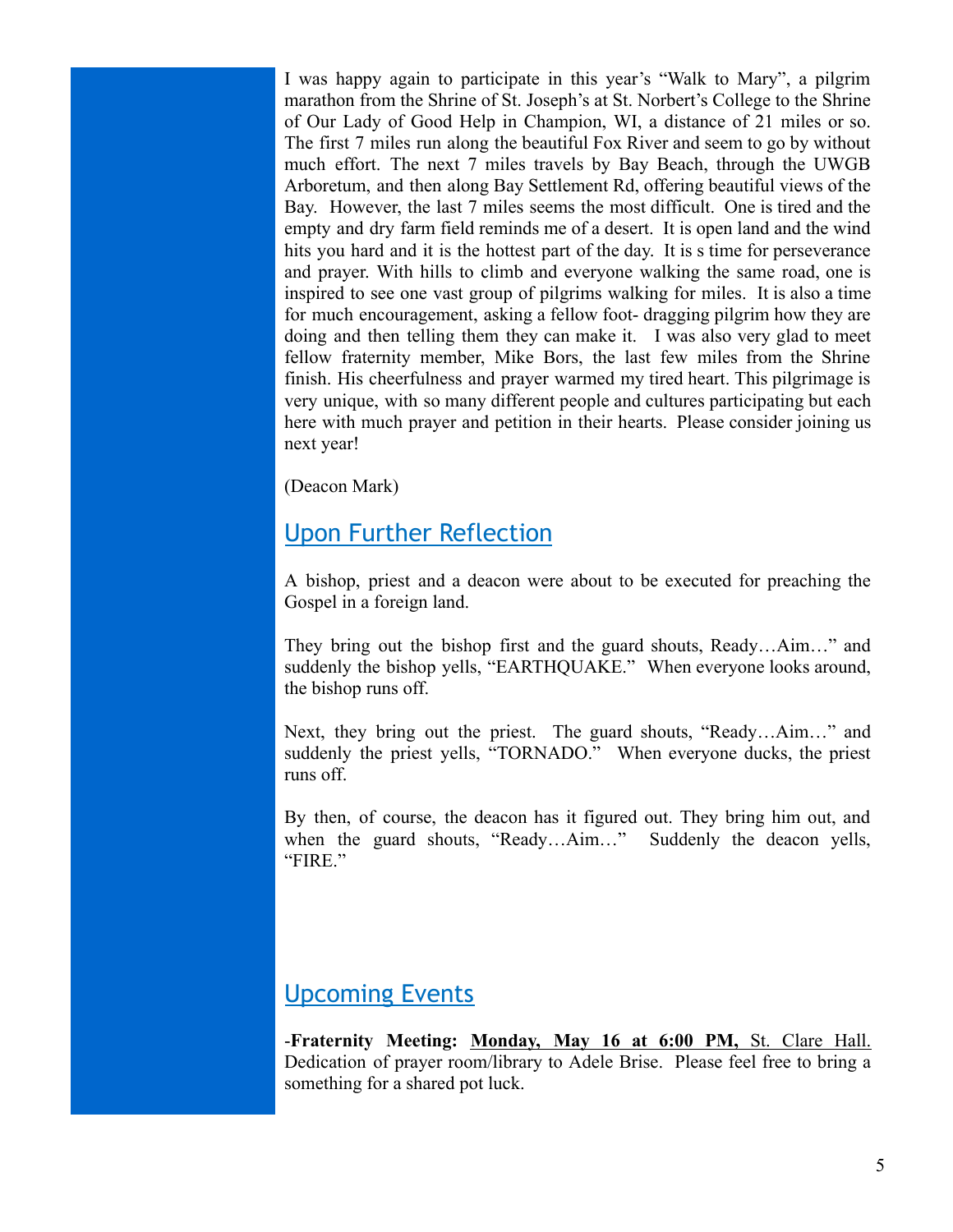-**Fraternity Meeting: Monday, June 20 at 6:00 PM,** St. Clare Hall. Please sign-up to bring a snack.

- Join with your La Verna Region Secular Franciscans to **pray the Rosary together each Wednesday evening**. To access the audio conference call, please dial the following number: 978-990-5000 and then enter the access code: 328279. We will begin the Rosary each Wednesday at 7 p.m. and continue until we overcome the COVID-19 crisis. Please pass on the information to other Franciscans.

- **Lifefest, July 7-10, 2022,** Osh Kosh, WI. Annual Christian music fest. For more information, go to [Oshkosh - Lifest](https://lifest.com/oshkosh/)

### -**Save the Date: Saturday, Aug. 13: Fraternity Summer Picnic**

# Fraternity Birthdays

No fraternity birthdays in May or June, to the best of our knowledge!



# Kindly Keep in Prayer

- Please pray for the suffering people of Ukraine. Pray for peace and an end to the war.
- Please pray for Jan Campbell's sister, Jennifer, who has been diagnosed with uterine cancer.
- Please pray for Richard Raflik, who currently has Covid (5/9/22).
- Please pray for Patrick's sister Mary and her husband, Dave, for their health.
- Please remember to pray for these recently departed souls, Roxanne Miner's brother, and for Mike Bor's wife, Julie.
- Please pray for all fraternity members who are unable to be with us for our meetings.